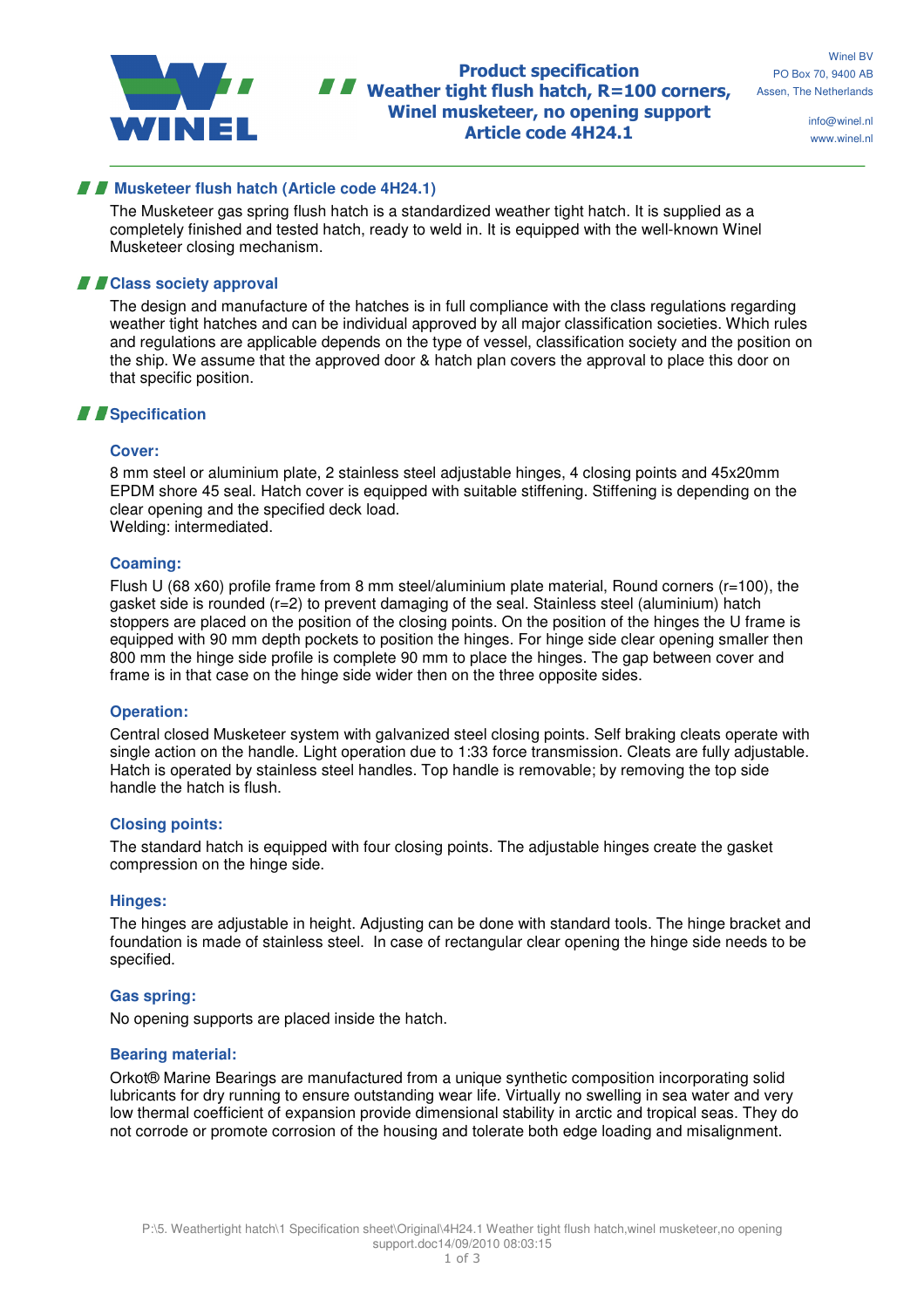

## Product specification  $\blacksquare$  Weather tight flush hatch, R=100 corners, Winel musketeer, no opening support Article code 4H24.1

info@winel.nl www.winel.nl

#### **Available sizes:**

Clear width: Minimum width 600mm, maximum width 1600mm Clear length: Minimum length 600mm, maximum length 1600mm

## **Surface treatment:**

Shot blasted SA2,5 and primed with one layer of Hempel shop primer E1527C, minimal 20 Mu, Cleating rods, cleats, handle and mounting materials: stainless steel.

#### **Installation, operation and maintenance manual:**

Digital supplied on CD ROM in the English language (pdf format).

## **Available options**

#### **Seal groove double coated (article code 3H24.001):**

Seal groove double coated white CM7566 & seal glued into the groove.

#### **Close indication (article code 3H24.002):**

Proximity switch, Siemens M18, IP68 3RG4013 with 2 mtr cable and welding bracket. (Loose supplied)

## **Locking pin into the cleating rod (article code 3H24.003):**

A pin locking device is added on the cleating system. A stainless steel pin is mounted on the lever of the musketeer mechanism. By using this pin the musketeer system is locked from the inside of the door.

## **Hatch cover open holder (article code 3H24.006):**

A stainless steel hatch cover open holder is placed on the inside of the hatch. When the hatch cover is opened the open holder keeps the hatch in open position. To close the cover the open holder needs to be lifted up. The open holder is standard placed on the right side of the hatch.

## **Acoustic insulation (article code 3H24.007):**

An insulation system is added on the cover between the stiffeners as described in the product sheet TD001. The insulation is covered by a 2 mm galvanized cover plate. The closing mechanism is visible.

## **Thermal insulation (article code 3H24.008):**

An insulation system is added on the cover between the stiffeners as described in the product sheet TD003. The insulation is covered by a 2 mm galvanized cover plate. The closing mechanism is visible.

## **Packing**

Packed according our standard packing instructions, on a wooden pallet.